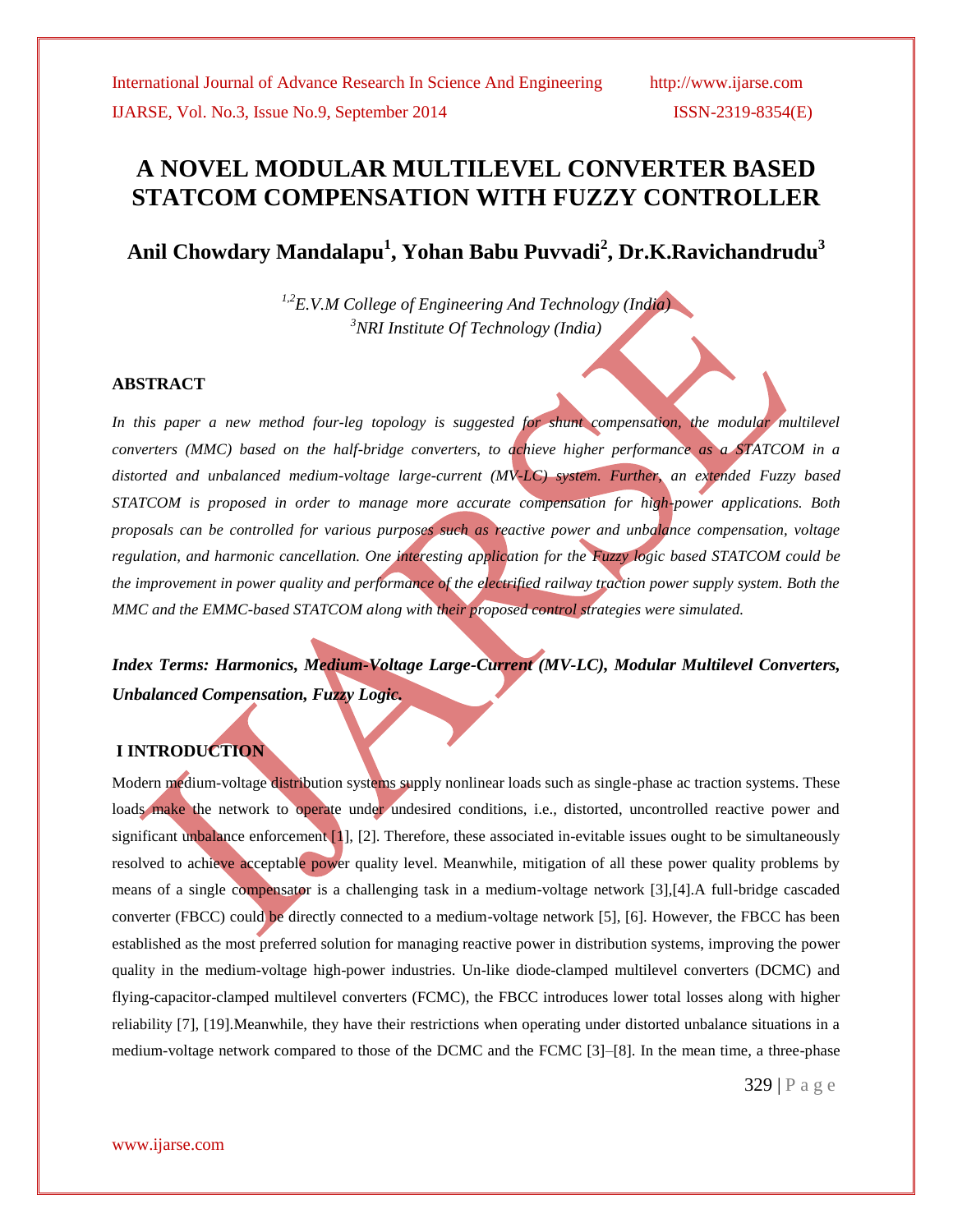FBCC, connected in delta or star type, is unable to fully compensate the source currents when the un-balanced loads containing harmonics. A delta-connected FBCC cannot generate zero sequence components flowing through the fourth neutral-wire. Also, balancing an unbalanced load using a star-connected FBCC is faced with some complications. Assume that a star-connected FBCC-based STATCOM is balancing three different active powers supplied by the source. Then, a certain average real power has to either flowing into or out of individual series connected full-bridge converters (leg). This results in either dc-link build-up or discharge of capacitors in that leg. In other words, the unbalanced currents of the star connected FBCC imposes unequal active power exchange by the FBCC legs. This makes the dc voltage balancing for the storage capacitors in all three legs much complicated [9]. The idea of modular multilevel converters (MMC) was first introduced by Marquardt for medium-voltage applications [10].These converters consist of two similar parallel half-bridge cascaded converters (HBCC) per phase (three-phase in star-connected configuration). Due to the modularity of these converters, they are very attractive for high voltage dc transmission (HVDC), flexible ac transmission systems (FACTS), and medium-voltage drives [11], [12]. The main advantage of ap-plying the MMC as a STATCOM [13] is that they could operate under unbalanced and distorted voltages and currents properly, while voltages of the dc-link capacitors remains balanced [9]. Hence, this paper proposes a new type of the MMC topology as a STATCOM in order to achieve full compensation of MV-LC loads, i.e., harmonic elimination, reactive power optimization and in particular balancing the three or four-wire systems. The full compensation using the proposed STATCOM is achieved without any coupling transformer for MV-LC applications (high-power). Nevertheless, available power semiconductor technology may impose limitations due to the voltage and current ratings, losses, and switching frequency. Hence, here the EMMC is proposed that is composed of parallel connection of multiple MMC per phase in order to deal with large-current

requirements. There are two main differences between the EMMC and just parallel connection of MMC: 1) two or more MMC in an EMMC share the common dc-link (positive and negative common points); and 2), the presence of the coupling inductors that lowers down considerably the circulating current between them. The EMMC produces higher quality waveforms for the network compared to the MMC, reducing the conductive electromagnetic interference concerns in large-current applications. Also, paralleling multiple MMC improves reliability, performance, and efficiency of the overall system, making it more flexible. This paper is initially focusing on description of the MMC-based STATCOM, both the proposed power circuit and control algorithms.

# **II. MMC-BASEDSTATCOM PROPOSITION**

The MMC-based STATCOM is composed of two parallel connected complementary HBCC as shown in Fig. 1. Each star-connected HBCC has either three or four similar legs (cascaded HBM). While one HBCC has a negative common point (NCP), the other one has a positive common point (PCP). Both the NCP and PCP are float. To compensate a three-wire distorted load, the converter can be composed of two three-leg complementary HBCC. The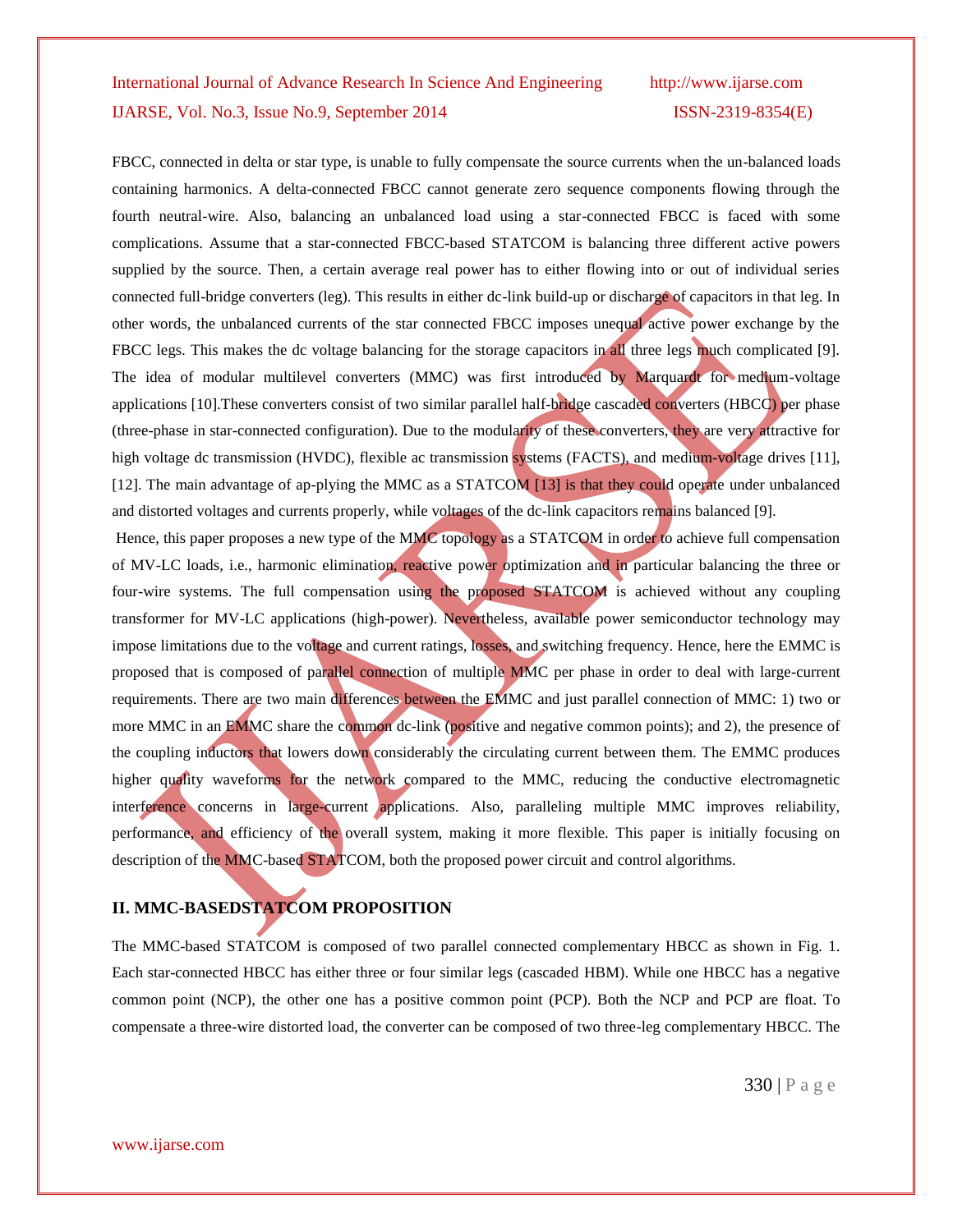number of levels, in a general (n+1)-level MMC, is defined by the available n identical HBM cascaded in each leg. Then, all (n+1)-level legs are connected to the network using an inductive filter (LF).



## **Fig 1: Proposed STATCOM Circuit**

Voltage regulation of the dc-link capacitors is achieved with-out any additional connections or energy transfer circuits to the associated HBM. Considering the detailed picture of the proposed MMC in Fig. 2, each HBM is capable of producing either  $V_{Cm}$  (the mth dc-link capacitor voltage) or zero at any given instance. Thus, the resultant voltage of n cascaded HBM varies within  $[0, V_{DCM}]$ , where  $V_{DCM}$ =nV<sub>Cm</sub>. Hence, all phase-to-phase voltages on each HBCC are obtained through a KVL over two identical opposite polarity legs (each leg controlled independently) by ignoring the inductor voltages (see Fig. 2).



**Fig 2: MMC Model**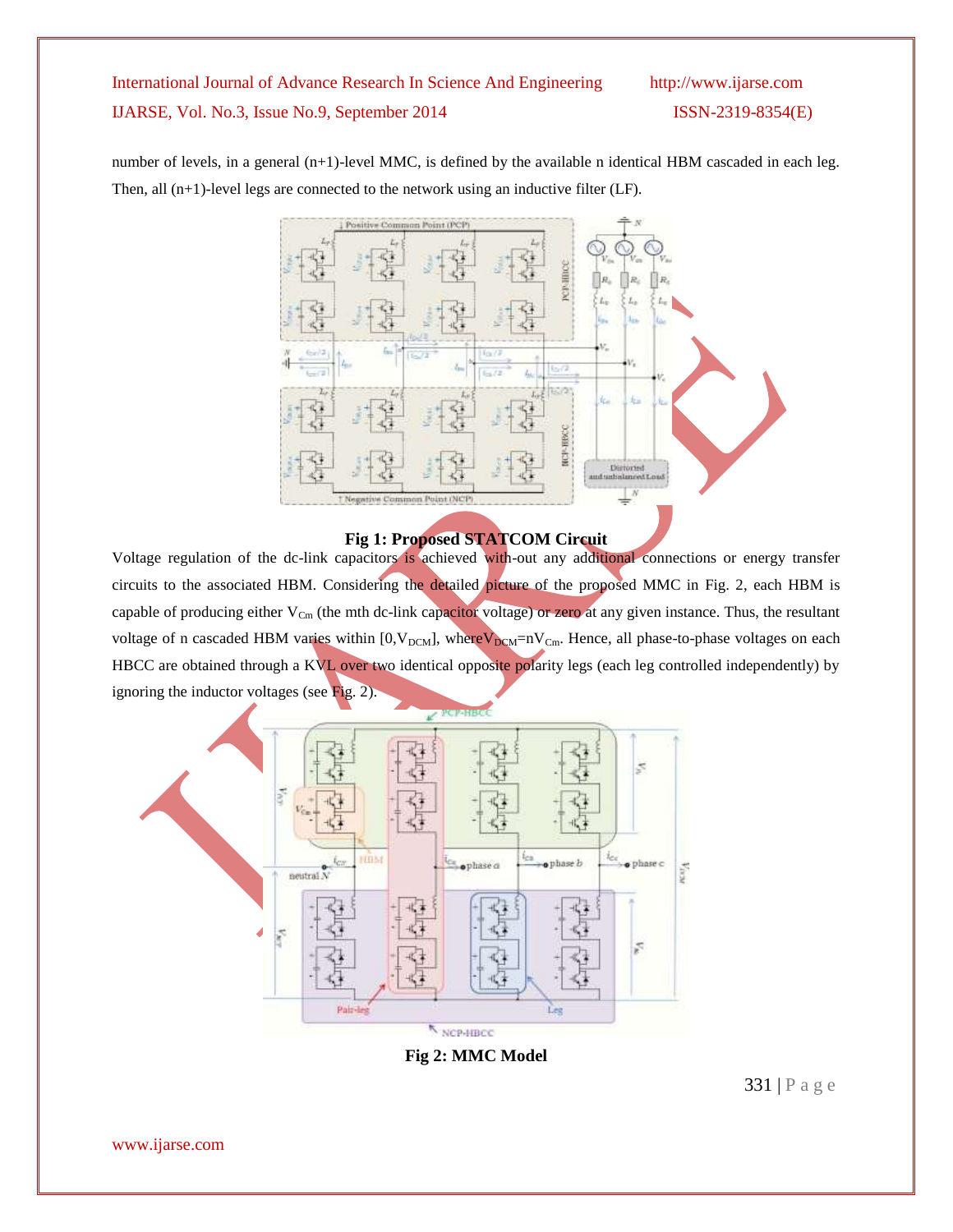In other words, the voltage between any two phases of an HBCC can be adjusted between  $+V_{DCM}$  and  $-V_{DCM}$ ,  $-V<sub>DCM/2</sub>$ . Although the voltage across a leg has a dc component, there exists no dc component on any phase-to-phase voltage of an HBCC. To enable compensation of inductive loads, the value of  $V_{DCM}$  must be chosen greater than peak-to-peak amplitude of the line voltage [14]. It should be noticed that both legs of a pair-leg are controlled such that supplying constantly one half of the total current per phase for the MMC.

# **2.1 Fuzzy Logic**

Fuzzy theory was initiated by Lotfi A. Zadeh in 1965 as an extension of the classical control theory. According to him classical control theory put too much emphasis on precision and therefore could not the complex systems. Later he formalized the ideas into the paper "Fuzzy set." Fuzzy sets are sets whose elements have degrees of membership.



**Figure 3: Structure of Fuzzy Logic Controller**

## **2.2 Application Area of Fuzzy Logic**

- 1: Controller application
- 2: Communication engineering
- 3: Image processing
- 4: Production engineering
- 5: System identification

# **III. EMMC-BASEDSTATCOM**

Here the EMMC-based STATCOM is proposed for full compensation of the MV-LC loads such as electric traction systems. The suggested high power STATCOM comprises of two or more identical MMC all connected in parallel. A simple model of the EMMC-based STATCOM, having two MMC, is shown in Fig. 6. While all MMC have the same electrical specification, all NCP legs connected together, and the same is done for all PCP legs to achieve a better voltage regulation for the capacitors. Hence, voltage regulation for the HBM capacitors is managed without any additional connections or energy transfer circuits

332 | P a g e

www.ijarse.com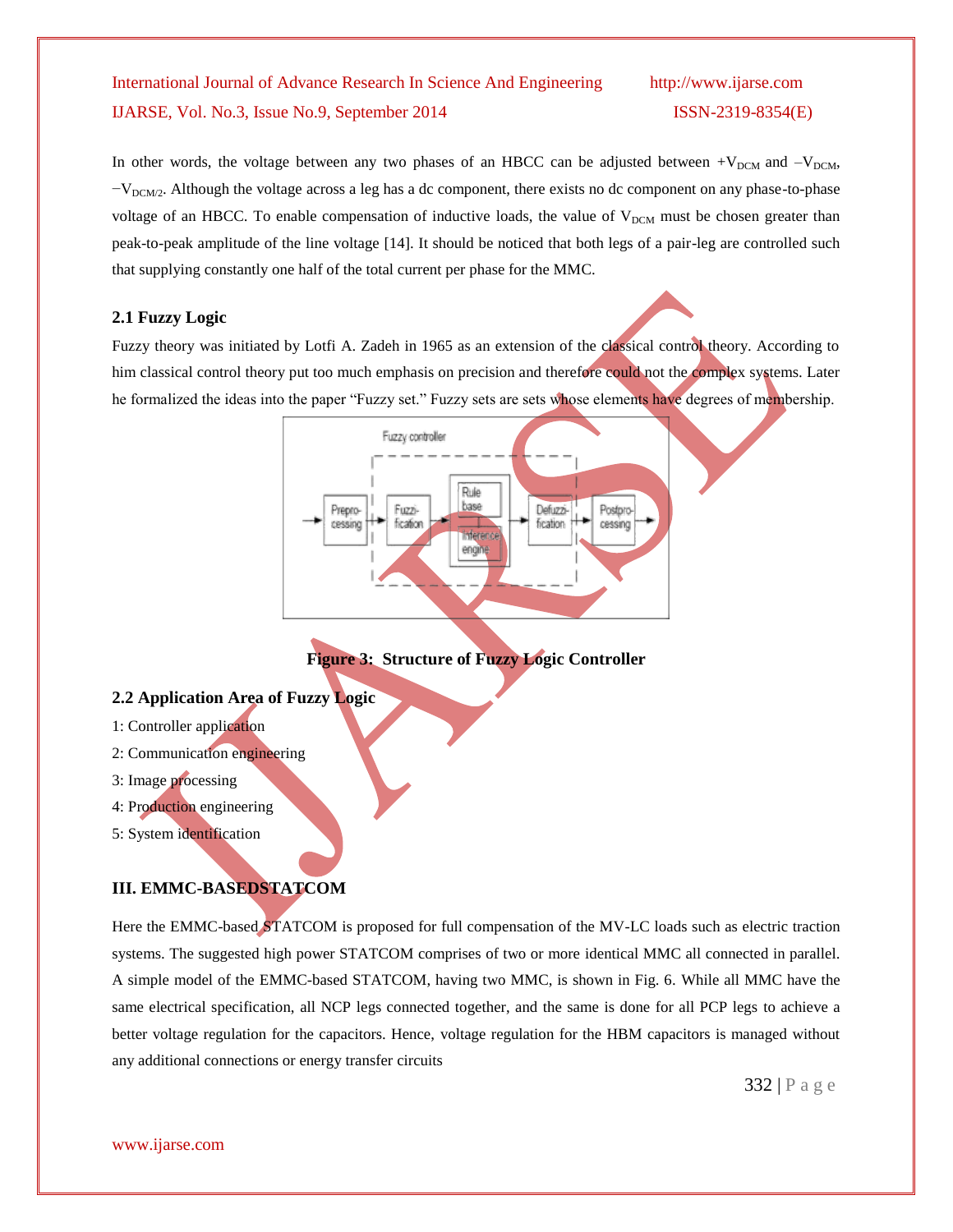### **3.1 Switching Modulation of the EMMC**

Considering the discussed current sharing for the EMMC-based STATCOM, (3) has to be rewritten in order to calculate the instantaneous reference voltages for each leg ( $V_{Nx}$  and  $V_{Px}$ ) of the EMMC-based STATCOM containing parallel MMC as follows:

$$
\begin{bmatrix} V_{Nx-ref} \ V_{x} - L_{F} \frac{(i_{Cx-ref} - mi_{Cx})f_{sc}}{2m} + \frac{v_{DCM}}{2} \\ V_{px-ref} \end{bmatrix}
$$

$$
V_{x} - L_{F} \frac{(i_{Cx-ref} - mi_{Cx})f_{sc}}{2m} - \frac{v_{DCM}}{2}
$$

The reference voltages obtained by (10) is identical for all corresponding legs of each MMC within the EMMC. A phase-shift PWM modulation technique, similar to that of the MMC-based STATCOM, can be applied to the EMMC. There-fore, the switching pattern for each HBM is obtained by comparing the general reference voltage with the carrier signal of each HBM as shown in Fig. 3. Carrier signals used for all shunted MMC are relatively shifted to each other lower the output current ripple of STATCOM as follows:

$$
\tau = \frac{1}{f_{c1}nm}
$$

Where  $\tau$  is the time interval between two adjacent carrier signals,  $f_{C1}$  is the carrier frequency, n is the number of HBM in each leg, and mis the number of MMC in the EMMC.

## **IV.SIMULATIONS VERIFICATION**

The power circuit of both MMC- and EMMC-based STATCOM proposals was simulated, where a modular laboratory prototype was also implemented for experimental confirmation as shown in figure.



**Fig 4: Basic Diagram for MMC based STATCOM**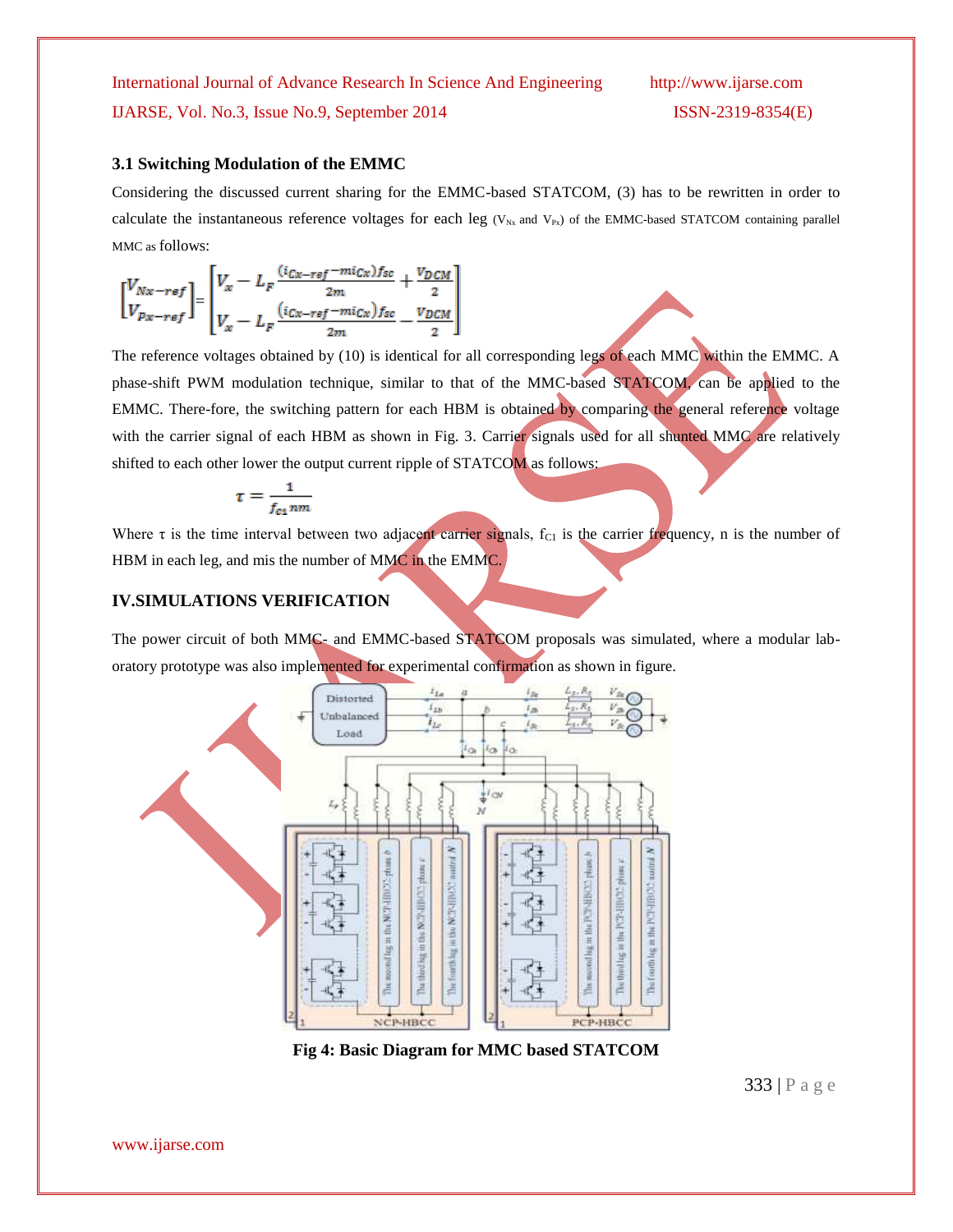## **4.1 Simulations**

Simulations were carried out using PSIM, while the control algorithm was managed with MATLAB; then, they were linked together using SIMCOUPLER of the PSIM. Assume that a 25-kV network is supplying a distorted unbalanced load in an electrical railway application. The load is coupled across two phases of the PCC. Spectral of the load current, shown in Fig. 4, introduces a total harmonic distortion (THD) of 18.27%. Sep-arate simulations were arranged for both the MMC and the EMMC-based STATCOM for a power rating of ±15 MVA. Each leg of the two compensators has 22 cascaded HBM. All HBM have a dc-link capacitor with a nominal dc voltage of 3.3 kV. The minimum dc-link capacitance of each HBM is determined based on the maximum allowable ripples on top of the dc voltage as follows:

$$
C_m = \frac{i_{H,max}}{f_{c1} \Delta V_{C,max}}
$$

Where  $\Delta V_{C, \text{max}}$  is the maximum allowable voltage ripple on the dc-link voltages and  $C1$  is the basic carrier frequency. Since the current controller momentarily adjusts the output current of STATCOM, variation of the dclink voltages in the allow-able region will not disrupt the compensator operation. For the EMMC-based STATCOM, having two MMC,  $L_F$  and  $L_C$  contribute to the attenuation of a sudden rise of the balancing current I<sub>Bx</sub> and the circulating current  $I_c$  due to an abrupt change in the load currents. Since the total series inductance LS is almost identical for both the EMMC and the MMC, LS is calculated ac-cording to the maximum allowable ripple on the output currents  $\Delta i_{C,max}$  as below

$$
L_{S} = L_{F} + L_{C} = \frac{V_{DCM}}{nm} \left(\frac{V_{DCM}}{nm} \right)
$$
\n
$$
M_{C} = \frac{V_{DCM}}{nm} \left(\frac{V_{DCM}}{nm} \right)
$$
\n
$$
M_{C} = \frac{V_{DCM}}{N} \left(\frac{V_{DCM}}{N} \right)
$$
\n
$$
M_{C} = \frac{V_{DCM}}{N} \left(\frac{V_{DCM}}{N} \right)
$$
\n
$$
M_{C} = \frac{V_{DCM}}{N} \left(\frac{V_{DCM}}{N} \right)
$$
\n
$$
M_{C} = \frac{V_{DCM}}{N} \left(\frac{V_{DCM}}{N} \right)
$$
\n
$$
M_{C} = \frac{V_{DCM}}{N} \left(\frac{V_{DCM}}{N} \right)
$$
\n
$$
M_{C} = \frac{V_{DCM}}{N} \left(\frac{V_{DCM}}{N} \right)
$$
\n
$$
M_{C} = \frac{V_{DCM}}{N} \left(\frac{V_{DCM}}{N} \right)
$$
\n
$$
M_{C} = \frac{V_{DCM}}{N} \left(\frac{V_{DCM}}{N} \right)
$$
\n
$$
M_{C} = \frac{V_{DCM}}{N} \left(\frac{V_{DCM}}{N} \right)
$$
\n
$$
M_{C} = \frac{V_{DCM}}{N} \left(\frac{V_{DCM}}{N} \right)
$$
\n
$$
M_{C} = \frac{V_{DCM}}{N} \left(\frac{V_{DCM}}{N} \right)
$$
\n
$$
M_{C} = \frac{V_{DCM}}{N} \left(\frac{V_{DCM}}{N} \right)
$$
\n
$$
M_{C} = \frac{V_{DCM}}{N} \left(\frac{V_{DCM}}{N} \right)
$$
\n
$$
M_{C} = \frac{V_{DCM}}{N} \left(\frac{V_{DCM}}{N} \right)
$$
\n
$$
M_{C} = \frac{V_{DCM}}{N} \left(\frac{V_{DCM}}{N} \right)
$$
\n
$$
M_{C} = \frac{V_{DCM}}{N} \left(\frac{V_{DCM}}{N} \right)
$$
\n
$$
M_{C} = \frac{V_{DC
$$

**Fig 5: Simulation Results**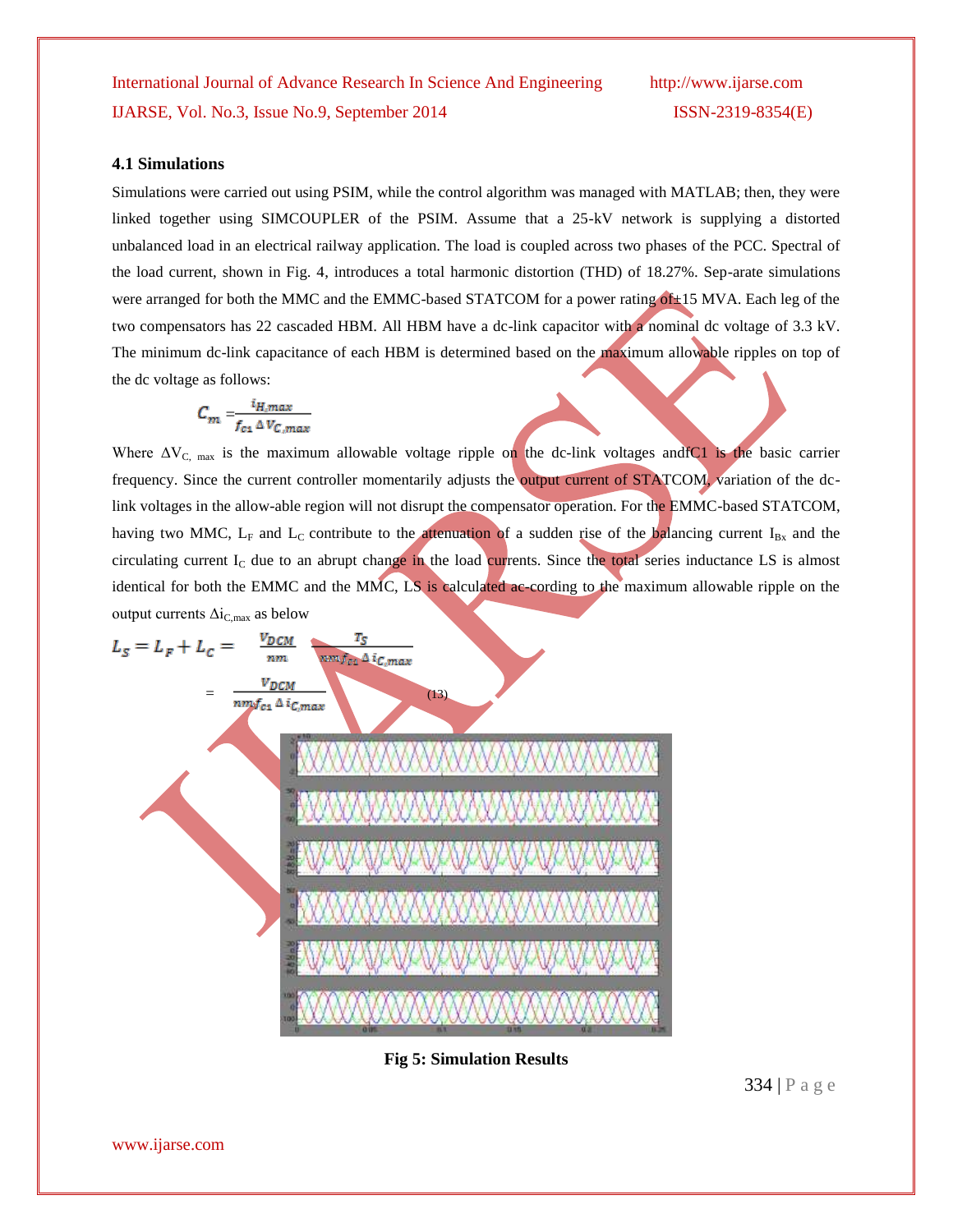Here, the PS–PWM modulation technique is applied to both compensators with a switching frequency offC1 =1000 Hz. Fig. shows the Simulated references of a pair-leg coupled with phase a, neglecting the series inductor voltage drop. EMMC currents, the source-end currents after compensation with the EMMC-based STATCOM, the MMC currents and the source-end currents after compensation with the MMC-based STATCOM, respectively. It can be seen from Fig. 11(d) and (f) that while both MMC and EMMC balance the source-end currents, the EMMC-based STATCOM produce much smoother currents than those of the MMC. Additionally, the source-end currents are in phase with the fundamentals of positive sequence voltages, containing no reactive components. Since each leg has 22 HBM, the equivalent switching frequency, considering output current ripple in (13), could be up to 22 kHz for the MMC and 44 kHz for the EMMC.

### **VI. CONCLUSION**

This paper proposes a novel type of Fuzzy based STATCOM for a full compensation of unbalanced and distorted nonlinear load in the MV-LC networks under the presence of both the load and the source harmonics. This modular Fuzzy based STATCOM introduces a transformerless design, employing several isolated units composed of a number of cascaded HBM. Then, this STATCOM is developed by paralleling a number of MMC to achieve higher efficiency, higher reliability, lower weight and size, lower switching frequency and lower ratings for the switches. Various control strategies are suggested for both MMC and the EMMC in order to generate the reference currents for the compensator, followed by another strategy to get their corresponding reference voltages. Another controller i.e, Fuzzy is responsible for regulating all dc-link capacitor voltages at a predetermined level. Simulations results were arranged for both the MMC and Fuzzy based STATCOM.

## **REFERENCES**

- [1] P.-C. Tan, R. E. Morrison, and D. G. Holmes, "Voltage form factor control and reactive power compensation in a 25-kV electrified railway system using a shunt active filter based on voltage detection," IEEE Trans. Ind.Appl., vol. 39, no. 2, pp. 575–581, Mar./Apr. 2003.
- [2] M. T. Bina and M. D. Panahlou, "Design and installation of a 250 kVAr D-STATCOM for a distribution substation,"Elsevier: Electric Pow. Syst.Res., vol. 73, no. 3, pp. 383-391, Apr. 2005.
- [3] F. Z. Peng and J. Wang, "A universal STATCOM with delta-connected cascade multilevel inverter," inProc. 35th Annu. IEEE Pow. Electron.Spec. Conf., Aachen, Gennany, Jun. 2004, pp. 3529–3533.
- [4] R. E. Betz, T. Summerst, and T. Furney, "Using a cascaded H-bridge STATCOM for rebalancing unbalanced voltages," inProc. 7th Int. Conf.Pow. Electron., Daegu, Korea, Oct. 2007, pp. 1219–1224.
- [5] F. Z. Peng, J. Wang, McKeever, and D. J. Adams, "A power line conditioner using cascade multilevel inverters for distribution systems," IEEE Trans. Ind. Appl., vol. 34, no. 6, pp. 1293–1298, Nov./Dec. 1998.